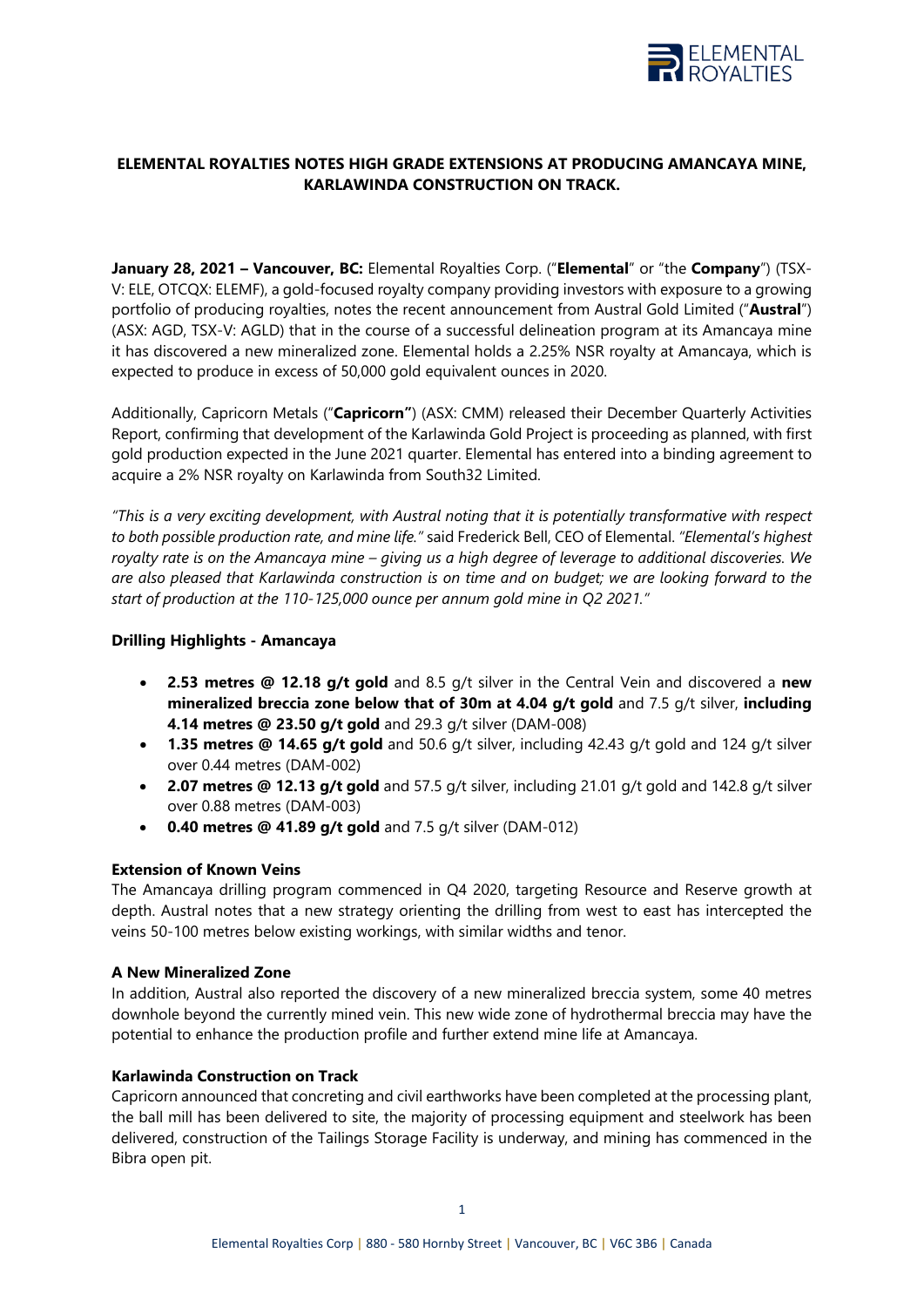

Development costs are in line with budget, with the available funding balance including a 29% contingency allowance. First gold production continues to be expected in Q2 2021.

Capricorn has also commenced a near pit exploration program, targeting the conversion of Inferred Resources to Indicated immediately to the west of the current A\$1,600 Bibra pit, to support potential pit expansions and production increases. Significant interceptions include:

- **5 metres @ 3.77 g/t** from 36 metres (KBRC1470)
- **7 metres @ 1.59 g/t** from 48 metres (KBRC1456)
- **4 metres @ 2.09 g/t** from 35 metres (KBRC1467)
- **2 metres @ 3.68 g/t** from 49 metres (KBRC1467)
- **12 metres @ 0.74 g/t** from 44 metres (KBRC1455)
- **11 metres @ 0.75 g/t** from 67 metres (KBRC1468)

#### **On behalf of Elemental Royalties Corp.**

### **Frederick Bell**

CEO and Director

For further information about the Company or this news release, please visit our website at www.elementalroyalties.com or by email at [info@elementalroyalties.com.](mailto:info@elementalroyalties.com)

Elemental is a proud member of Discovery Group. For more information please visit: discoverygroup.ca or contact 604-653-9464.

# *Neither the TSX-V nor its Regulation Service Provider (as that term is defined in the policies of the TSX-V.) accepts responsibility for the adequacy or accuracy of this press release.*

## **About Elemental Royalties**

Elemental is a gold-focused royalty company listed on the TSX-V in Canada and provides investors with lower risk precious metals exposure through a portfolio of nine high-quality royalties. This enables investors to benefit from ongoing royalty revenue, future exploration upside and low operating costs. Elemental's experienced team seeks to secure royalties in advanced precious metals projects, run by established operators, from its pipeline of identified opportunities.

#### Cautionary note regarding forward-looking statements

This release contains certain "forward looking statements" and certain "forward-looking information" as defined under applicable Canadian securities laws. Forward-looking statements and information can generally be identified by the use of forward-looking terminology such as "may", "will", "should", "expect", "intend", "estimate", "anticipate", "believe", "continue", "plans" or similar terminology.

Forward-looking statements and information include, but are not limited to, statements with respect to the future growth and development of the Company. Forward-looking statements and information are based on forecasts of future results, estimates of amounts not yet determinable and assumptions that, while believed by management to be reasonable, are inherently subject to significant business, economic and competitive uncertainties and contingencies. Forward-looking statements and information are subject to various known and unknown risks and uncertainties, many of which are beyond the ability of Elemental to control or predict, that may cause Elemental's actual results, performance or achievements to be materially different from those expressed or implied thereby, and are developed based on assumptions about such risks, uncertainties and other factors set out herein, including but not limited to: the requirement for regulatory approvals and third party consents, the impact of general business and economic conditions, the absence of control over the mining operations from which Elemental will receive royalties, including risks related to international operations, government relations and environmental regulation, the inherent risks involved in the exploration and